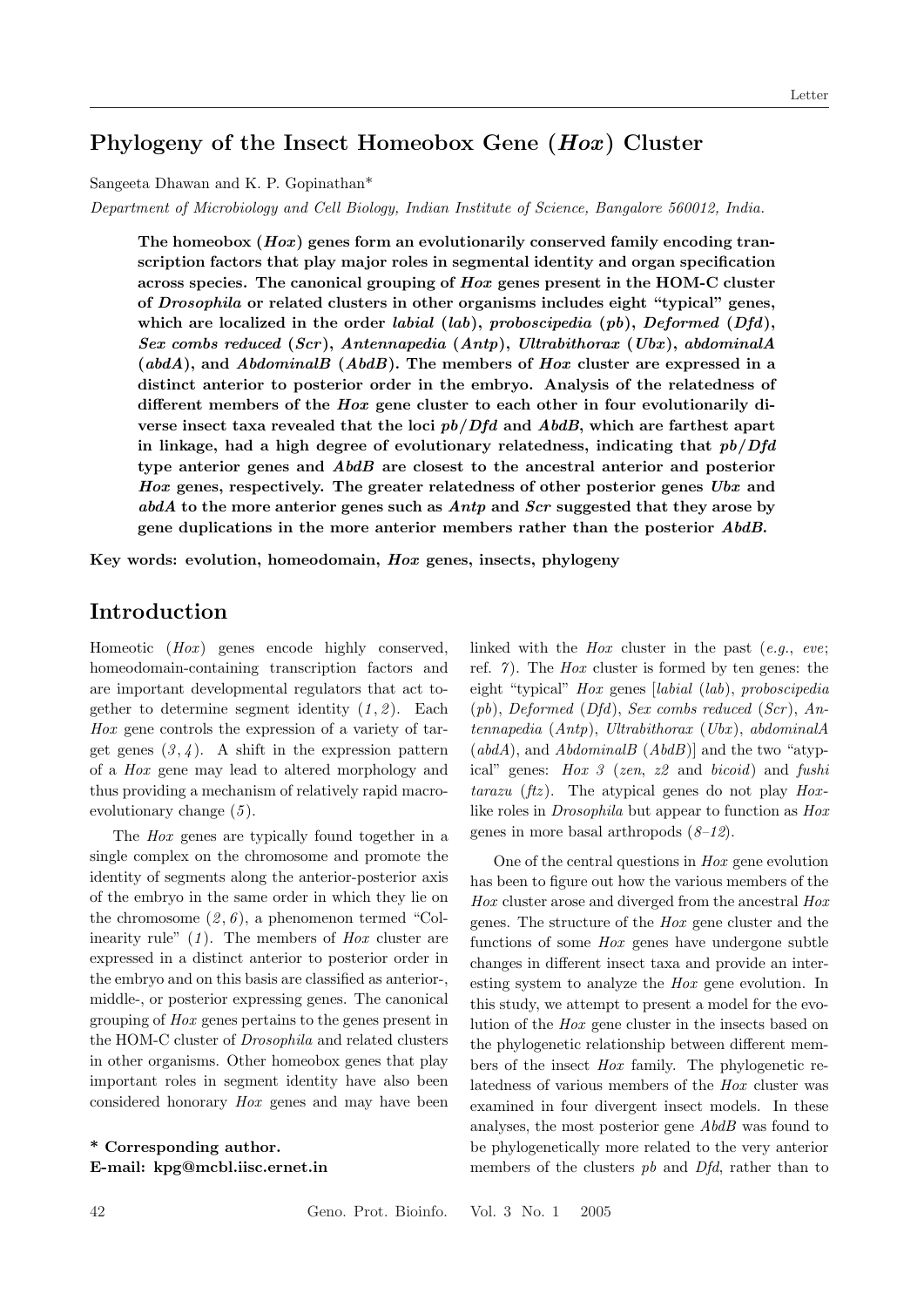the other posterior genes such as  $Ubx$  and  $abdA$ . This result suggested that pb/Dfd type anterior genes and AbdB are closest to the ancestral anterior and posterior Hox genes, respectively. The greater relatedness of other posterior genes such as Ubx and abdA to more anterior genes like Antp and Scr suggested that these posterior genes arose by gene duplications in the more anterior members, rather than the posterior AbdB.

# Results and Discussion

The *Hox* genes are linked in the order *lab*, *pb*, *Dfd*, Scr, Antp, Ubx, abdA, and AbdB, in the prototype model Drosophila. The members of the Hox cluster share a great degree of sequence homology. To analyse the Hox evolution in insects, molecular phylogenies were constructed for comparing the different members of *Hox* cluster from four representative insect taxa, Bombyx mori (Lepidopteran), Drosophila melanogaster (Dipetran), the beetle Tribolium castaneum (Coleoptrean), and the fire-brat Thermobia domestica (Thysanuran), with Thermobia and Drosophila being the most basal and derived species respectively, amongst the ones analyzed here.

The *Hox* genes encode proteins containing the homeodomain, a highly conserved functional domain that binds to the DNA, with AbdB having the most divergent homeodomain sequence amongst all. Phylogenetic analysis was carried out using the homeodomain encoding nucleotide sequences for the Hox cluster members from the four representative insect taxa by Neighbour-joining analysis (Table 1). Use of nucleotide sequences was preferred over the protein sequences as this allows one to monitor and compare even conserved sequence variations in the sequences, leading to a more sound analysis of sequence divergence in a highly conserved domain. In each case, the genes  $Ubx$  and  $abdA$  (Utx and A in Tribolium) clustered together, indicating a common origin. Also  $Scr$  and  $Antp$  (Cx and ptl in Tribolium) were closely related in all the cases examined. Dfd and Scr also showed a high degree of relatedness to each other. These results suggested a possible common origin for Dfd, Scr and Antp. Although lab is the anterior-most gene in these clusters, it was closer to Scr and Antp than the closest neighbour on the cluster pb. Surprisingly, the second most anterior gene in the cluster  $pb$ always grouped with the most posterior gene AbdB (in case of Thermobia, Tribolium and Drosophila) (Figure 1A-D). Since pb homologue has not been identified so far in *Bombyx*, the relatedness of  $pb$  to  $AbdB$ cannot be commented upon in this instance. However, in Bombyx, the anterior class gene Dfd was found to be closer to the most posterior AbdB than to the anterior class genes (Figure 1C). In Thermobia, Dfd was also found to group with AbdB (Figure 1A). These observations were further confirmed by constructing a phylogeny of nucleotide sequences encoding homeodomains from all the known Hox genes from the same four insect taxa (Figure 1E). To further substantiate these findings, a protein-sequence-based phylogenetic analysis was performed using the 60 amino-acid-long homeodomain sequence from Bombyx, Drosophila and Tribolium (Thermobia was not used in this analysis because of lack of complete sequence information within the homedomain for some Hox genes in this organism) (Figure 2). Phylogenetic analysis was performed using Minimum evolution test with bootstrap analysis. Even in the protein based analysis, the AbdB sequences were found to cluster with the  $pb$  and  $lab$  sequences, indicating the evolutionary relatedness of AbdB to the extreme anterior Hox genes.

Table 1 GenBank Accession Numbers of the Nucleotide Sequences Used for Homeodomain Phylogenetic Analysis

| Gene    | Bombyx             | Drosophila     | <i>Tribolium</i>          | <i>Thermobia</i> |
|---------|--------------------|----------------|---------------------------|------------------|
|         | mori               | mela no qaster | $\it{cast an enum}$       | domestic a       |
| lab     | N A                | X12834         | AF231104                  | AF104008         |
| $_{pb}$ | N A                | X63728         | AF187068 $(mxp)$          | AF104009         |
| Dfd     | D83534             | X05136         | U81038                    | AF104005         |
| Scr     | D83533             | X14475         | AF227628 (Cx)             | AF104010         |
| Antp    | D <sub>16684</sub> | X03791         | $AF228509$ ( <i>ptl</i> ) | AF104003         |
| Ubx     | X62618             | X76210         | AF146650 (Utx)            | N A              |
| abdA    | X62620             | X54453         | X72339(A)                 | AF104001         |
| AbdB    | X62619             | X51663         | AF227923                  | AF104002         |

The protein phylogenies were constructed based on the amino acid translate sequence data obtained from the sequences listed here.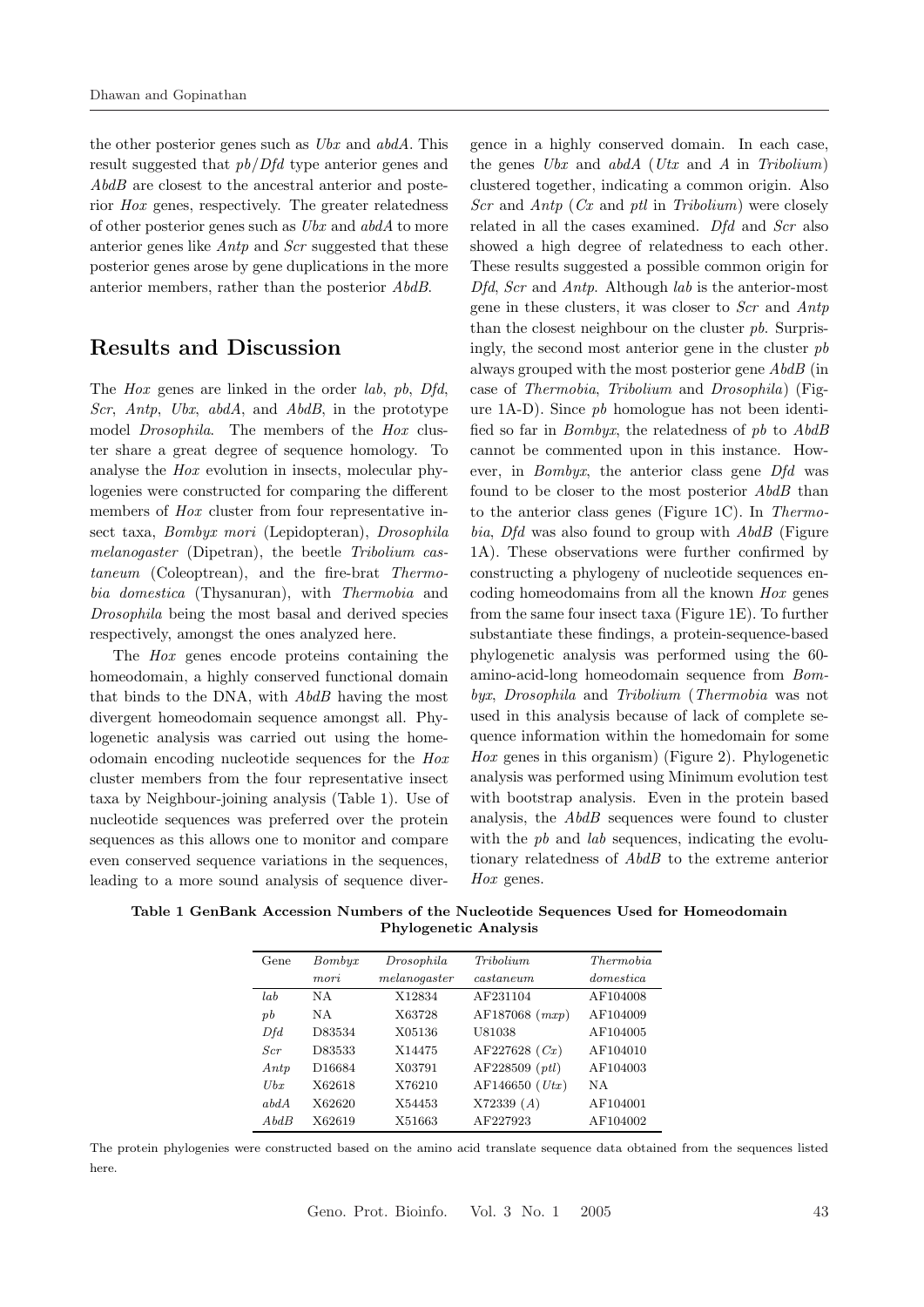

Fig. 1 Evolutionary relatedness of various members of Hox cluster. A–D. Phylogenetic analysis of Hox cluster from four representative insect taxa. Panels depict Hox gene phylogenies for Thermobia (A), Tribolium (B), Bombyx (C), and Drosophila (D). The phylogenetic trees were constructed by Neighbour-joining method as implemented in MEGA2 software (17 ), with bootstrap analysis. All the nodes represented a bootstrap support value above 50. The sequences used and their GenBank accession numbers are listed in Table 1. The Tribolium Hox homologues have been depicted with their classical nomenclature.  $mxp$  (maxillapedia): pb homologue; Cx (Cephalothorax): Scr homologue; ptl (prothoraxless): Antp homologue; Utx (Ultrathorax): Ultrabithorax homologue; and A (Abdominal): abdA homologue. The scale bar indicates the distance between different sequences. E. A combined tree of all the available members of Hox clusters from the four insect taxa was constructed using the Neighbour-joining method as implemented in the MEGA3 software (19 ) with bootstrap analysis. The bootstrap values of various nodes are marked. The nodes with no value displayed had low support values (below 70). The scale bar indicates the distance between various sequences. Note the grouping of  $AbdB$  with pb and lab group of anterior genes.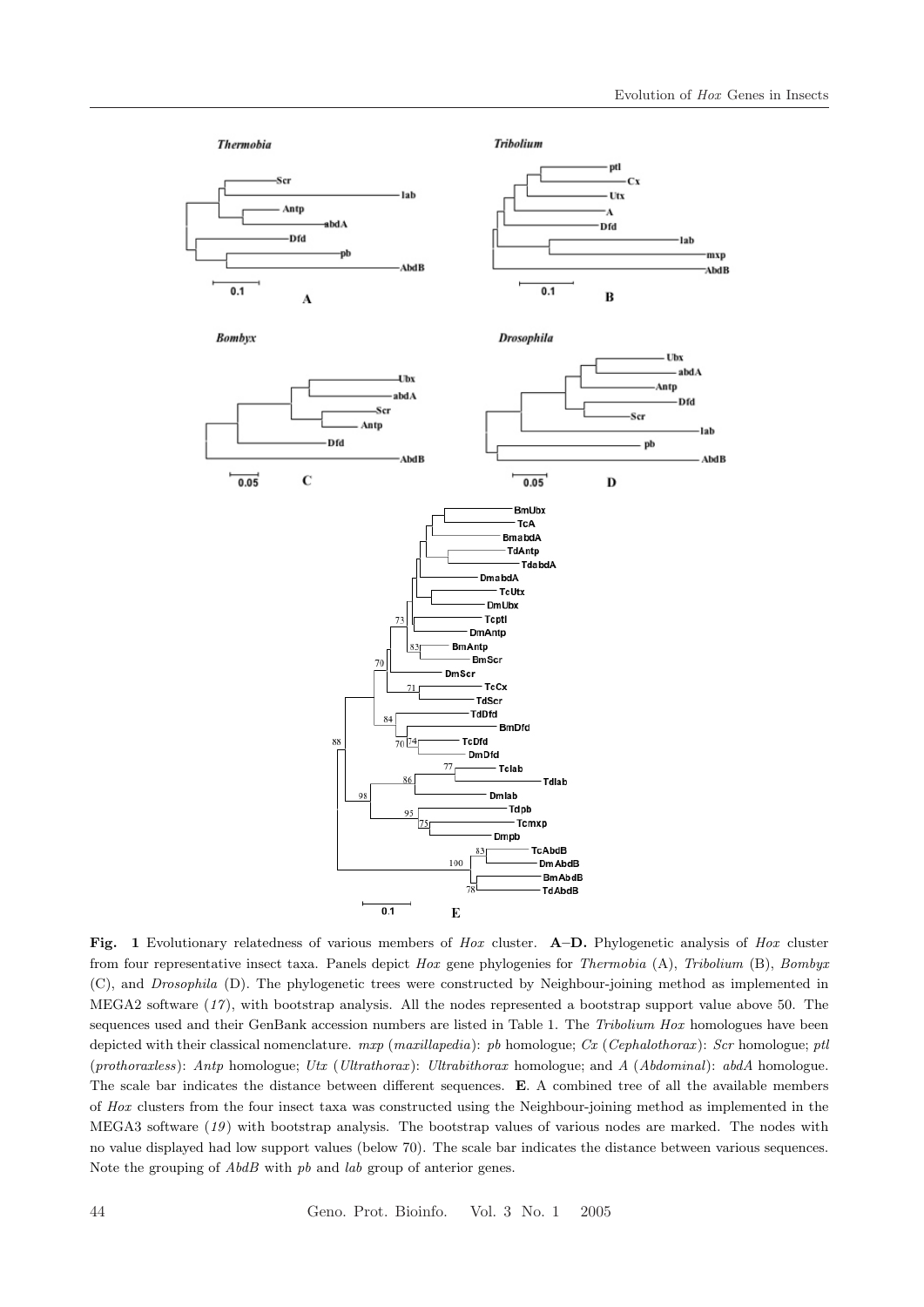

Fig. 2 Protein-sequence-based analysis of the evolutionary relatedness of various homedomains. Panels depict Hox gene phylogenies for Tribolium, Bombyx and Drosophila. A combined tree of all the available members of classical Hox proteins from these three insect taxa was constructed by Neighbour-joining method as implemented in MEGA3 software (19), with bootstrap analysis. The sequences used were derived by translating the data from sequences listed in Table 1. The Tribolium Hox homologues have been depicted with their classical nomenclature. mxp (maxillapedia): pb homologue; Cx (Cephalothorax): Scr homologue; ptl (prothoraxless): Antp homologue; Utx (Ultrathorax ): Ultrabithorax homologue; and A (Abdominal): abdA homologue. The scale bar indicates the distance between different sequences. The bootstrap values of various nodes are marked. The nodes with no value displayed had low support values (below 70). All the nodes represented a bootstrap support value above 50. The scale bar indicates the distance between various sequences. Note the grouping of  $AbdB$  with  $pb$  and  $lab$  group of anterior genes.

Our analyses suggested a common ancestor for  $pb$ and AbdB, as well as Dfd. Since the other posterior genes Ubx and abdA were closer to Antp and the other central and anterior genes than to AbdB, it may be concluded that AbdB is the only ancestral posterior class gene and the rest were derived by duplications of the anterior and central genes.

Based on the known distribution of Hox clusters, the origin of the Hox cluster is thought to have predated the radiation of triploblastic metazoans, the bilateria. In most bilaterians surveyed, several distinct Hox gene subsets have been found. They are designated as the "head", "trunk", and "tail" genes or the 5', central, and 3' genes, depending on their patterns of expression across the embryonic axis or their distributions in the *Hox* cluster. Most likely, the ancestral bilaterian possessed a Hox cluster consisting of two anterior members, a posterior member and possibly a central member. The subsequent variety in the

Hox cluster then arose presumably by gene duplication events  $(13)$ . The pertinent questions then are, how the various members of the cluster are related to each other, and what is ancestral and what is derived. Molecular phylogenies provide a valuable tool in answering these questions. A strong phylogenetic relationship was noticed between the most posterior gene AbdB and two anterior genes pb and Dfd, rather than to the immediate neighbouring genes of AbdB, namely *abdA* and *Ubx*. These results suggested two possibilities: (a) the  $pb/Dfd$  type anterior genes and  $AbdB$  are more like the ancestral anterior and posterior Hox genes, as evidenced by their relatedness; and (b) the other posterior genes like  $ab\,dA$  and  $Ubx$  arose by gene duplications in the more anterior members, as seen from the relatedness of these two genes to Scr and Antp, or they possibly arose from AbdB very early and underwent large divergences in the sequence.